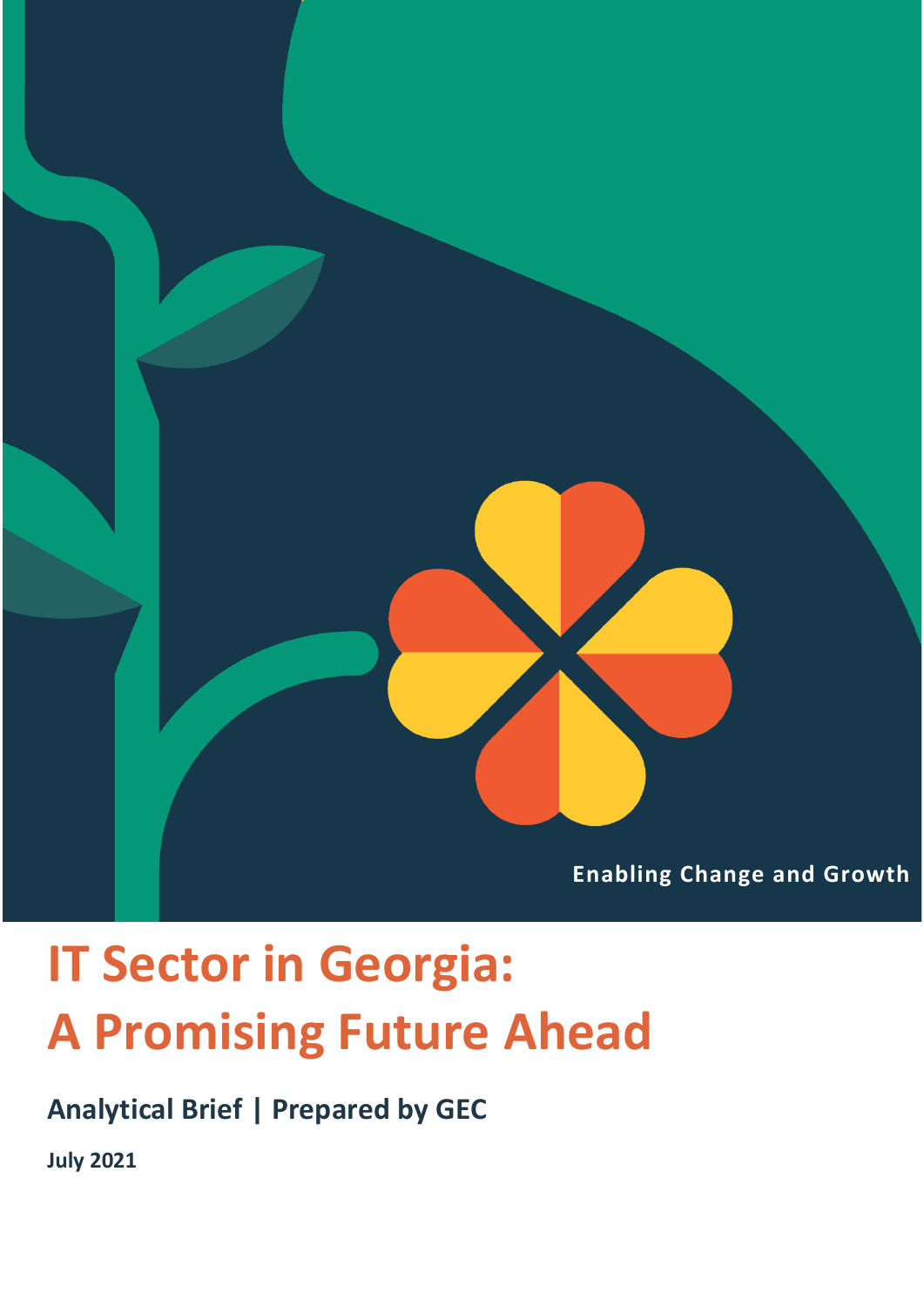### **A Holistic Picture**

*Important Notice:* To capture the role of IT Development and Consulting Sector in the country's economy, GEC has analyzed the financial data of Georgian entities, provided by The Service for Accounting, Reporting and Auditing Supervision (SARAS). Although the above-referred data for the financial year 2020 is not available yet, upon GEC's analysis of Geostat's Turnover statistics by an upper-level NACE classification<sup>1</sup>, an average annual rate of change in 2020 of shares of each sector in the total economy, is equivalent to 2%. However, sector growth rates and profitability measures have been distorted due to Covid19 Pandemic. Hence, GEC publishes this report assuming the accuracy of the results in a broad economic context and a necessity of post-pandemic analysis in the following year.

#### **Sector Map – 2019**

The bubble chart below maps multiple sectors of the Georgian economy in 2019, through positioning them according to 3 indicators: market size growth rate, median profitability, and share in total welfare (represented by the bubble size).



*Primary Data Source: SARAS, Analysis by GEC* **Growth Rate**

The graph is split into 4 sectors<sup>2</sup>:

*Sector I -* located in the upper right-hand corner of the plane, the sector accommodates industries with a relatively high growth rate and profitability margin.

*Sector II -* is located in the upper left-hand corner of the plane, displaying industries with relatively low growth rate, but high profitability margin.

*Sector III -* the bottom left corner, it covers sectors with low growth rates and profitability margin.

*Sector IV -* sectors yielding low median profitability, but high growth rate fall into the bottom right corner.

As the chart exhibits, although IT Development & Consulting sector accounts for a trivial share in total revenue generated by all industries, along with Administrative and Support service activities, Professional and Technical Services, and Transportation and Storage industries, it falls into fastest growing and highly profitable sectors with median profitability and growth rate of 9% and 29% respectively.

<sup>&</sup>lt;sup>2</sup> As an alternative to common approach of splitting the chart area into four quadrants, the graph is divided into 4 uneven sectors to handle the effect of an outlier Mining and quarrying sector, atypical growth of which is mainly attributed to revenue growth of JSC Georgian Oil and Gas Corporation.



<sup>1</sup> Detailed information about the NACE classification system can be found at https://bit.ly/3eZf0eN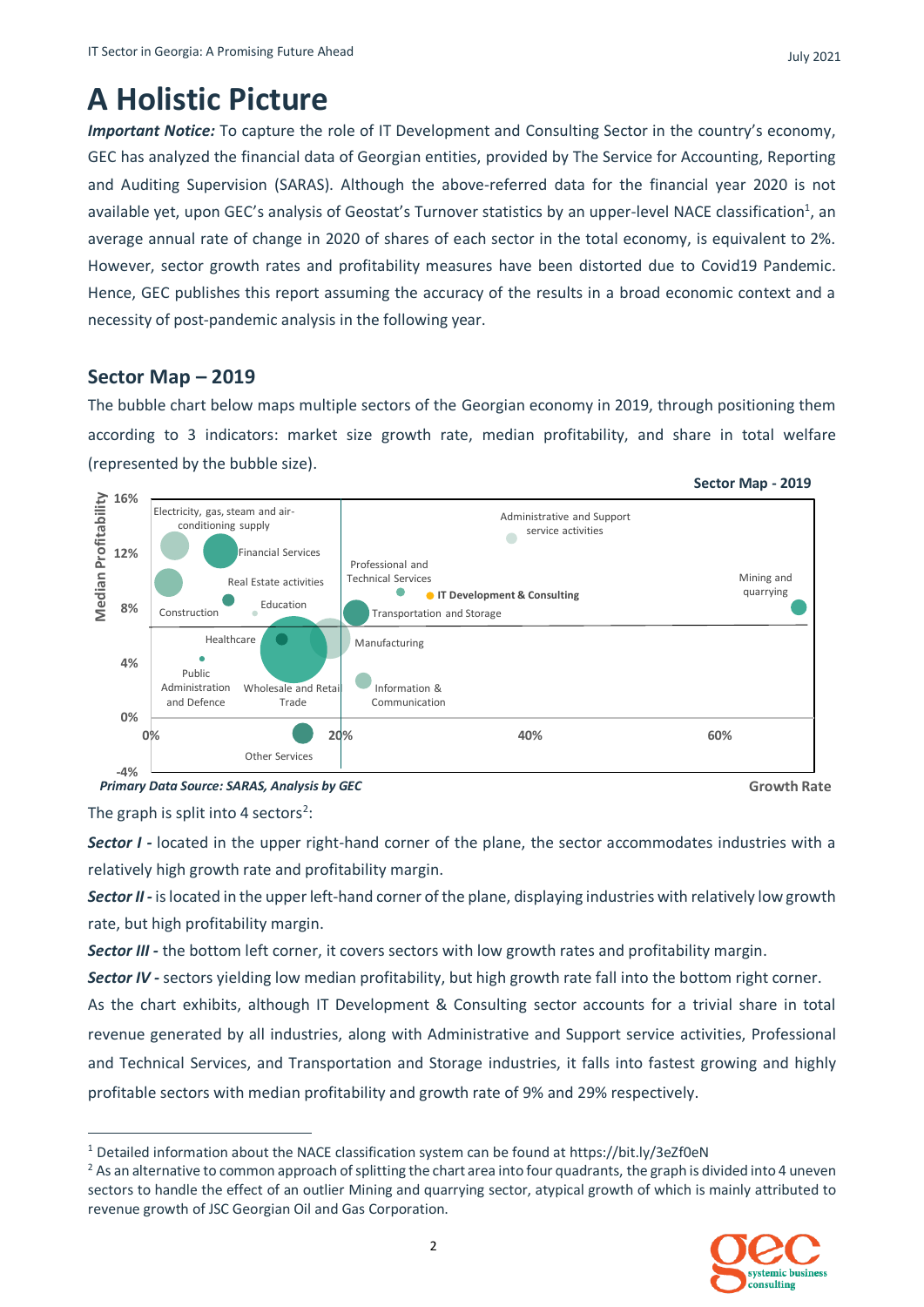#### **Median Debt to Assets Ratio**

The chart below displays the median Debt to Assets ratio of the sectors to assess them in terms of financial leverage. The median percentage of assets that is financed with debt in the IT Development & Consulting sectors, equivalent to 24%, is the fifth-lowest degree of leverage out of Georgian sectors. Moreover, the IT Development & Consulting sector is characterized by an average 74% retention rate (the ratio measures proportion of earnings kept back in the business as retained earnings), indicating the tendency of entities to finance expansion by investing a significant share of earnings back into the company, rather than extending the loans.



#### **Median Debt to Assets Ratio - 2019**

#### **Median Return on Equity**

The graph below represents median the Return on Equity - the measure of a company's annual return divided by the value of its total shareholders' equity - of Georgian sectors in 2019. Return on Equity in the IT Development & Consulting sector comes across in the middle of the two extremes with 25%, suggesting the sector can generate an attractive return on investment and increase shareholder value.

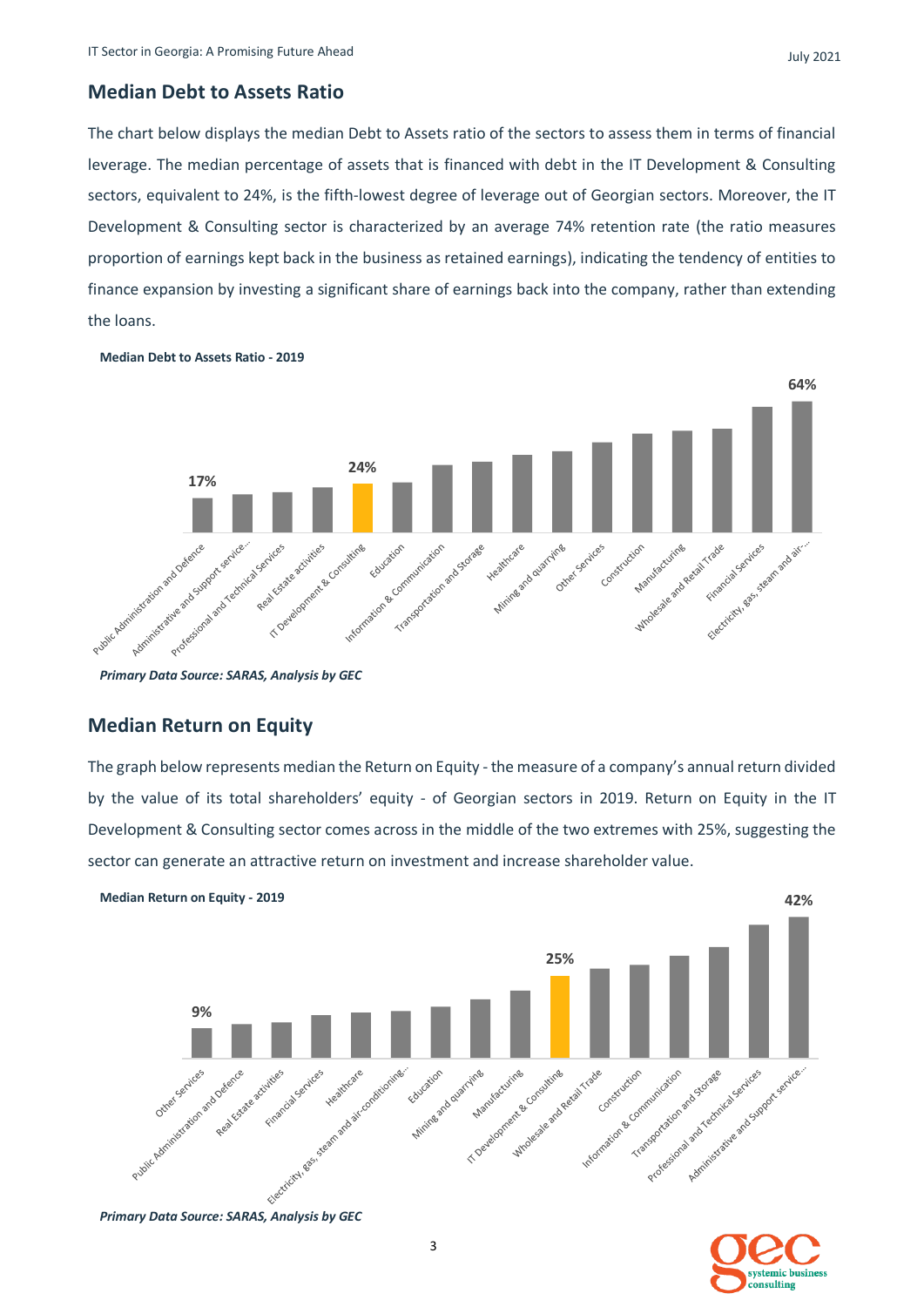### **Sector Insights**

Reaching an annual growth rate of 29%, the IT **IT Development & Consulting sector breakdown - 2019** Development & Consulting sector size increased from GEL 224,952,000 in 2018 to GEL 291,230,000 in 2019. With the purpose of thorough analysis, we have broken down the sector into 4 major industries, represented on the graph to the right. As seen on the chart, the largest share of 86% of the sector is taken by Computer programming and consultancy industry, followed by 8% share of software publishing. Webportals and Data processing & hosting services account for approximately 3% shares each. Further examination of each industry can be found below.



#### **Industry Overviews**

The graph below to the left-hand side represents the industries' market sizes in 2018 and 2019, along with respective growth rates, and the graph to the right side displays sector breakdown by the number of entities operating in each size category<sup>3</sup>.



*Primary Data Source: SARAS, Analysis by GEC Primary Data Source: SARAS, Analysis by GEC*





<sup>&</sup>lt;sup>3</sup> The Size category of an entity is defined by the Law of Georgia on "Accounting, Reporting and Auditing". According to the law, there are 4 size categories: I, II, III & IV. The size category of an entity shall be determined according to three criteria – the total value of assets, the revenue, and the average number of persons employed. The larger the category, the larger the firm size. Detailed information regarding the determination of size category can be found at https://www.saras.gov.ge/Content/files/Guideline\_for\_the\_Determination\_of\_the\_Size\_Category\_of\_an\_Entity\_2019 .02.05.pdf

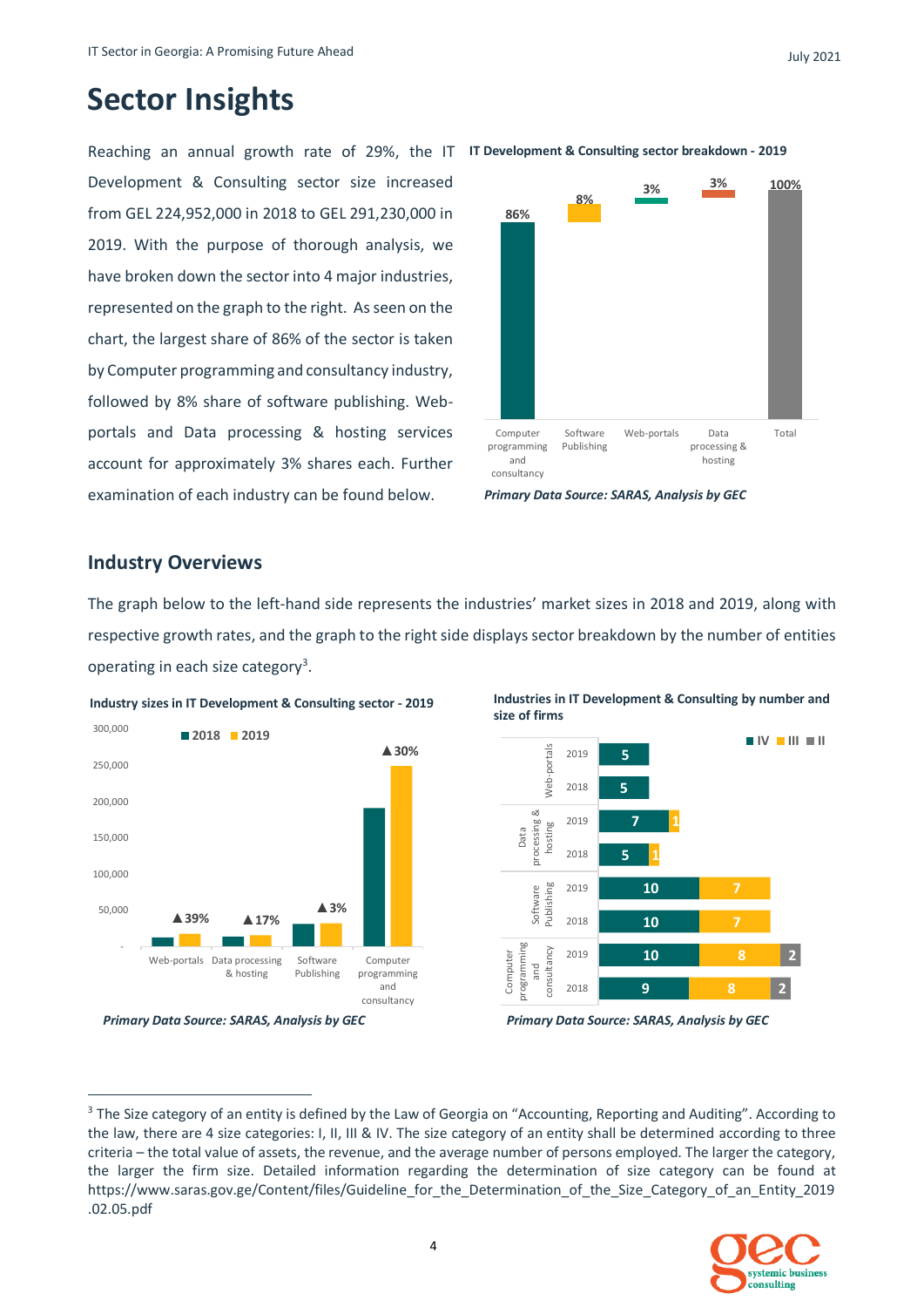*Computer programming and consultancy services<sup>4</sup> -* is the only industry in the sector, that is represented by the largest - II category firms, with the rest majority of the firms almost equally distributed between III and IV categories. The revenue generated by the industry in 2019 was 6 times higher compared to revenue of the other 3 industries combined and it accounted for 87% of growth in total sector. The absolute increase of GEL 57,984,000, equivalent to a 30% growth rate, in 2019 compared to the previous year, was mainly attributed to turnover increase due to demand expansion on the local market for IT infrastructure, security, electricity and building management systems.

Software Publishing<sup>5</sup> - The industry accounts for 8% of total sector turnover and has shown 17% annual growth in 2019. This is the second-largest industry in the industry by the number of firms, concentrated into III and IV size categories.

Web-portals<sup>6</sup> - The industry is represented by the smallest number of firms, all belonging to the smallest IV size category. Although the industry accounts for only 3% of the total sector, it was characterized with the highest 39% annual growth rate in 2019.

Data processing & hosting<sup>7</sup> - Estimated by 17% y-o-y growth in 2019, the industry accounts for 3% of the total sector and is mainly represented by IV size category companies, along with one firm of III category.

#### **Income Distribution in IT Development & Consulting Sector in 2019**

The chart below is a graphical representation of income equality, plotting the percentage of the number of firms operating in the sector on the horizontal axis against cumulative income percentage generated by those firms on the vertical axis, so that an x-value of 50 and a y-value of 20 would mean that the bottom 50% of the firms generate 20% of the total income.



<sup>4</sup> The industry includes activities of providing expertise in the field of information technologies: software development, planning and designing computer systems that integrate computer hardware, on-site management of clients' computer systems and/or data processing facilities and other professional and technical computer-related activities.

 $<sup>7</sup>$  The industry includes the provision of infrastructure for hosting, data processing services and related activities, Web</sup> hosting, streaming services, application hosting, application service provisioning and data processing activities.



<sup>5</sup> The industry includes: publishing of games, operating systems and business applications (including ERP systems)

<sup>&</sup>lt;sup>6</sup> This industry includes the operation of websites that use a search engine to generate and maintain extensive databases of Internet addresses and content in an easily searchable format and operation of other websites that act as portals to the Internet, such as media sites providing periodically updated content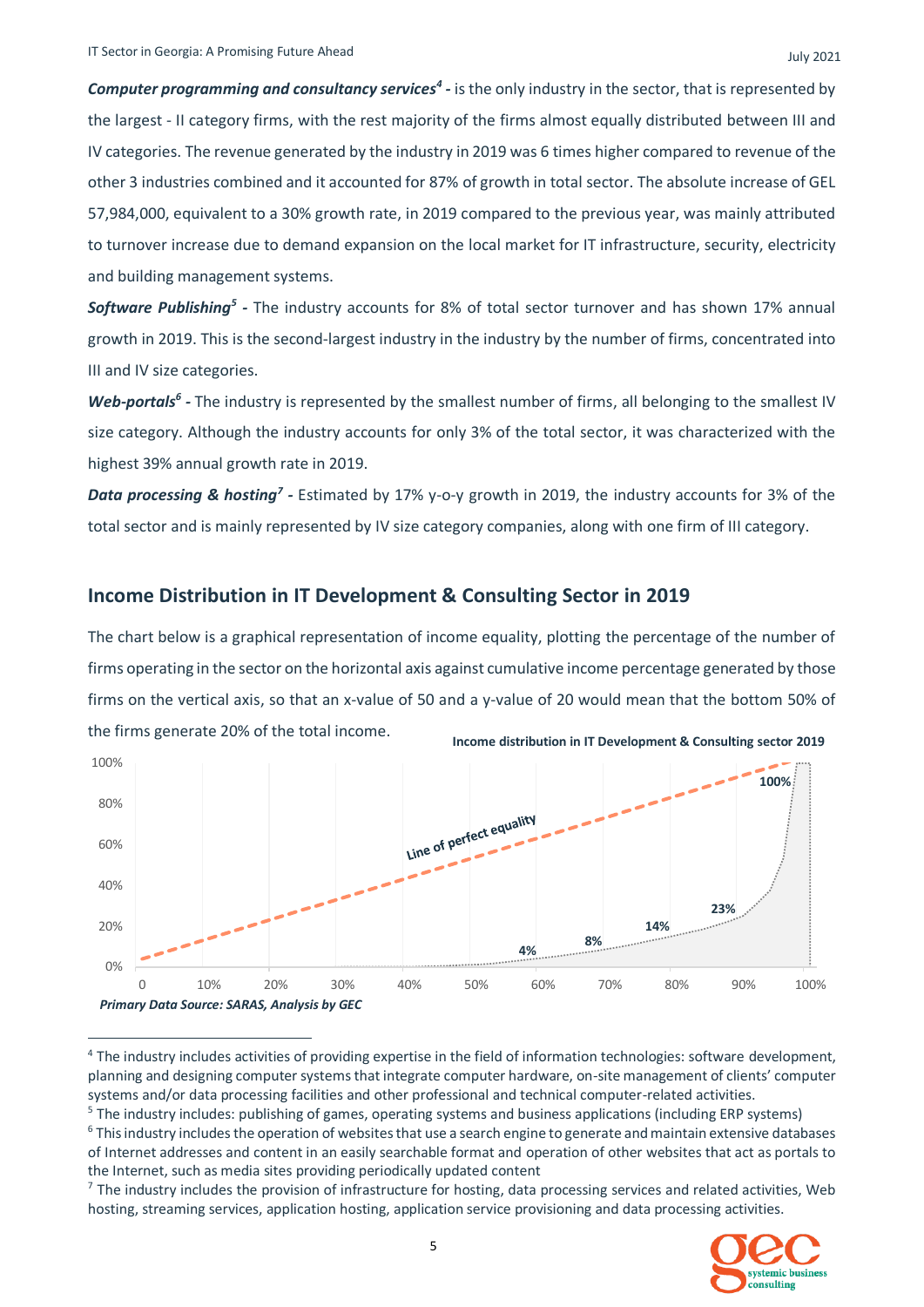The Graph shows an extremely uneven distribution of income between IT development and Consulting companies: bottom 90% of firms generate 23% of total income, while the rest 10% of the firms account for 67% out of total value generated by the sector.

#### **Top Companies by Turnover in IT Development & Consulting Sector**

The chart to the right displays the Top 3 companies by income for IT Development & Consulting sector in 2019.

Almost half of the market share, 46% of the total sector revenue was generated by UGT, followed by Orient Logic and Fulcrum, occupying 16% and 7% shares respectively.

**The Top 3 Companies by Turnover in IT Development & Consulting Sector - 2019**

|            |              | <b>Orient</b><br><b>Logic</b><br>16% |
|------------|--------------|--------------------------------------|
| <b>UGT</b> | <b>Other</b> | <b>Fulcrum</b>                       |
| 46%        | 31%          | 7%                                   |

*Primary Data Source: SARAS, Analysis by GEC*

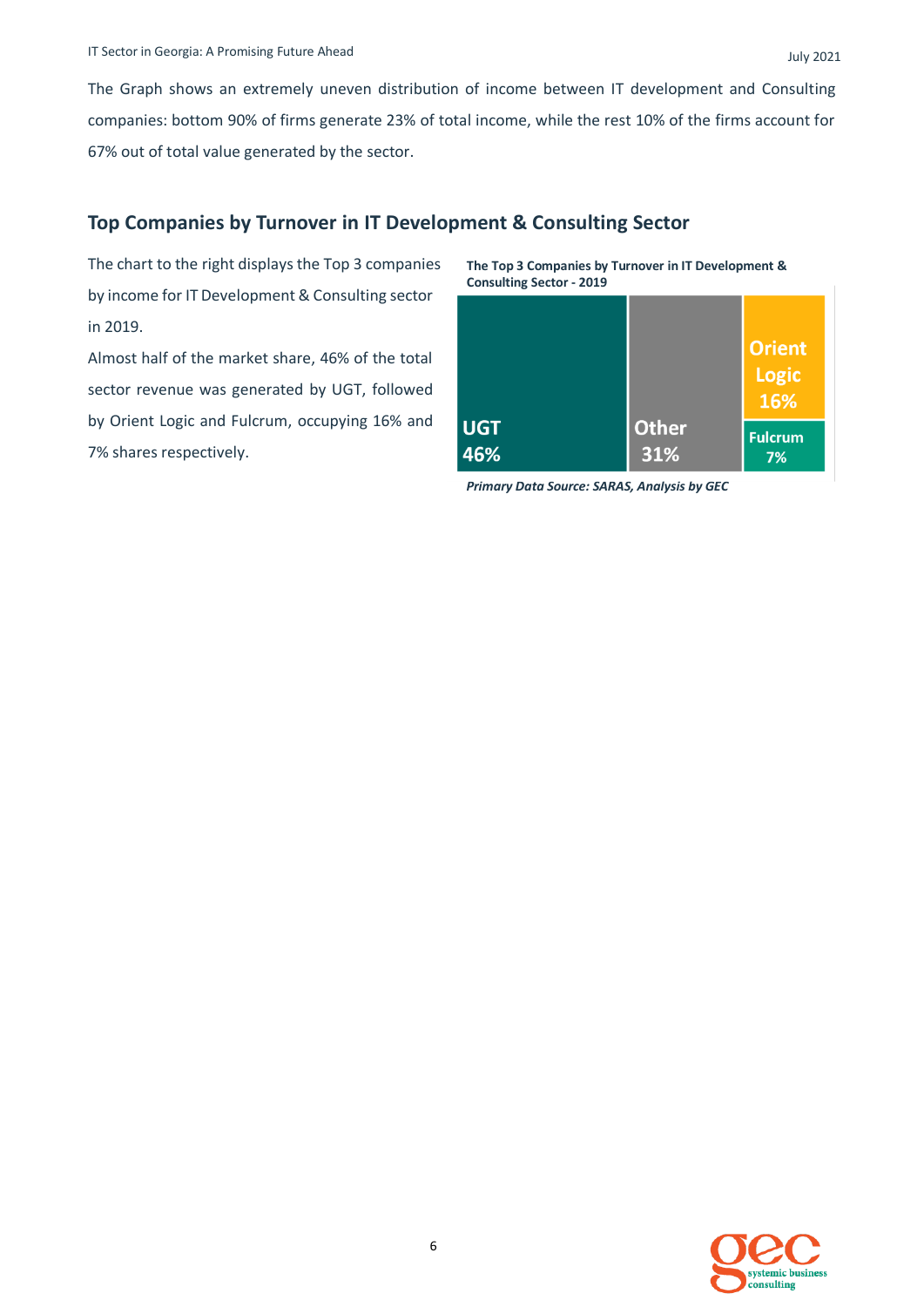## **Applied Methodology**

#### **Data Collection**

The analysis prepared by GEC is based on the information received from the Service of Accounting, Reporting and Auditing Supervision (SARAS) through financial and managerial reports, which are submitted by the companies for the purpose of annual reporting. The public data enclosed in companies' reports, obtained through SARAS, contains information concerning economic activities of each company (according to the national statistical classification of economic activities). Companies engaged in more than one business activity are included in an analysis of all the industries to which the listed activities belong, regardless of whether the activity is the company's primary business line.

#### **Data Cleansing**

The provided public information was considered to be reliable and the work carried out did not include qualitative assessment or verification of the information on a large scale. Although the accuracy and reliability of the primary information is ensured by the activities carried out by the Service of Accounting, Reporting and Auditing Supervision (SARAS), GEC has applied the following data cleansing procedures to ensure data quality and consistency:

- Adjustments to the Income Statement of the companies falling in 3rd Category, which have submitted "Simplified Forms for 3rd Category companies" to the Service of Accounting, Reporting and Auditing Supervision (SARAS). In particular: a negative sign on the records of corporate income data, was replaced by a positive sign, while a positive sign on the records of companies' expenditures, was replaced with a negative sign.
- In case a company has submitted a statement of financial position for two years, but an income statement and cash flow statements are required to be filed for one year only, the company does not participate in the calculation of ratios due to the lack of relevant data in our database
- **Entity disclosures of number units (GEL vs GEL Thousand) of the provided data was revised according** to entity's subcategory indications.

#### **Measure of Central Tendency**

The data obtained by us contained large outliers and for the purpose of safeguard of data representation **Median** was chosen as a measure of central tendency of specific ratios, as the measure is not affected by extreme values, while mean is generally skewed due to outliers. Although median does not provide information regarding the individual values in the dataset, it delivers a comprehensive summary of the whole data.